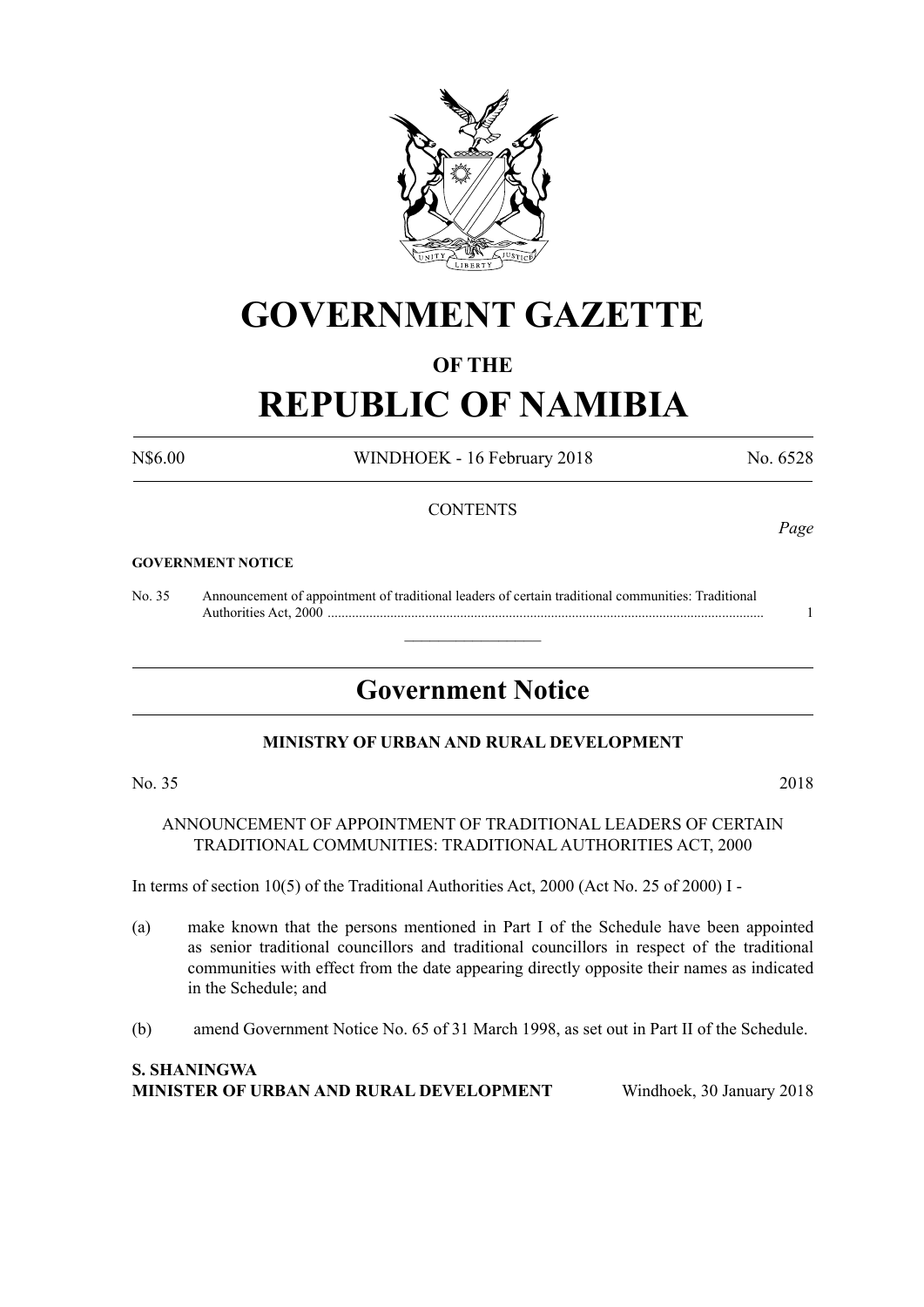#### **SCHEDULE**

#### **PART I**

#### SENIOR TRADITIONAL COUNCILLORS AND TRADITIONAL COUNCILLORS APPOINTED

#### **1. KWANGALI TRADITIONAL AUTHORITY**

Person appointed as Senior Traditional Councillor:

| NAME                        | <b>DATE OF APPOINTMENT</b> |
|-----------------------------|----------------------------|
| Shimuketa Christian Ndeyapo | 10 October 2017            |

#### **2. UUKWALUUDHI TRADITIONAL AUTHORITY**

Person appointed as Senior Traditional Councillor:

| NAME                 | <b>DATE OF APPOINTMENT</b> |
|----------------------|----------------------------|
| Shomeya Bartholomeus | 01 August 2017             |

#### **3. OMBALUNTU TRADITIONAL AUTHORITY**

Person appointed as Senior Traditional Councillor:

| l NAME                 | DATE OF APPOINTMENT |
|------------------------|---------------------|
| Kalenda Linus Ashipala | 01 June 2017        |

#### **4. OMBADJA TRADITIONAL AUTHORITY**

Person appointed as Senior Traditional Councillor:

| ' NAME                       | <b>DATE OF APPOINTMENT</b> |
|------------------------------|----------------------------|
| Ndikwetepo Nathanael Tangeni | $24$ August 2017           |

#### **5. MASUBIA TRADITIONAL AUTHORITY**

Person appointed as Traditional Councillor:

| I NAME                  | <b>DATE OF APPOINTMENT</b> |
|-------------------------|----------------------------|
| Siyunda Raphael Likando | 04 December 2015           |

#### **6. MAYEYI TRADITIONAL AUTHORITY**

Person appointed as Senior Traditional Councillor:

| l NAME               | DATE OF APPOINTMENT |
|----------------------|---------------------|
| Salyonga Fani Rector | 05 June 2017        |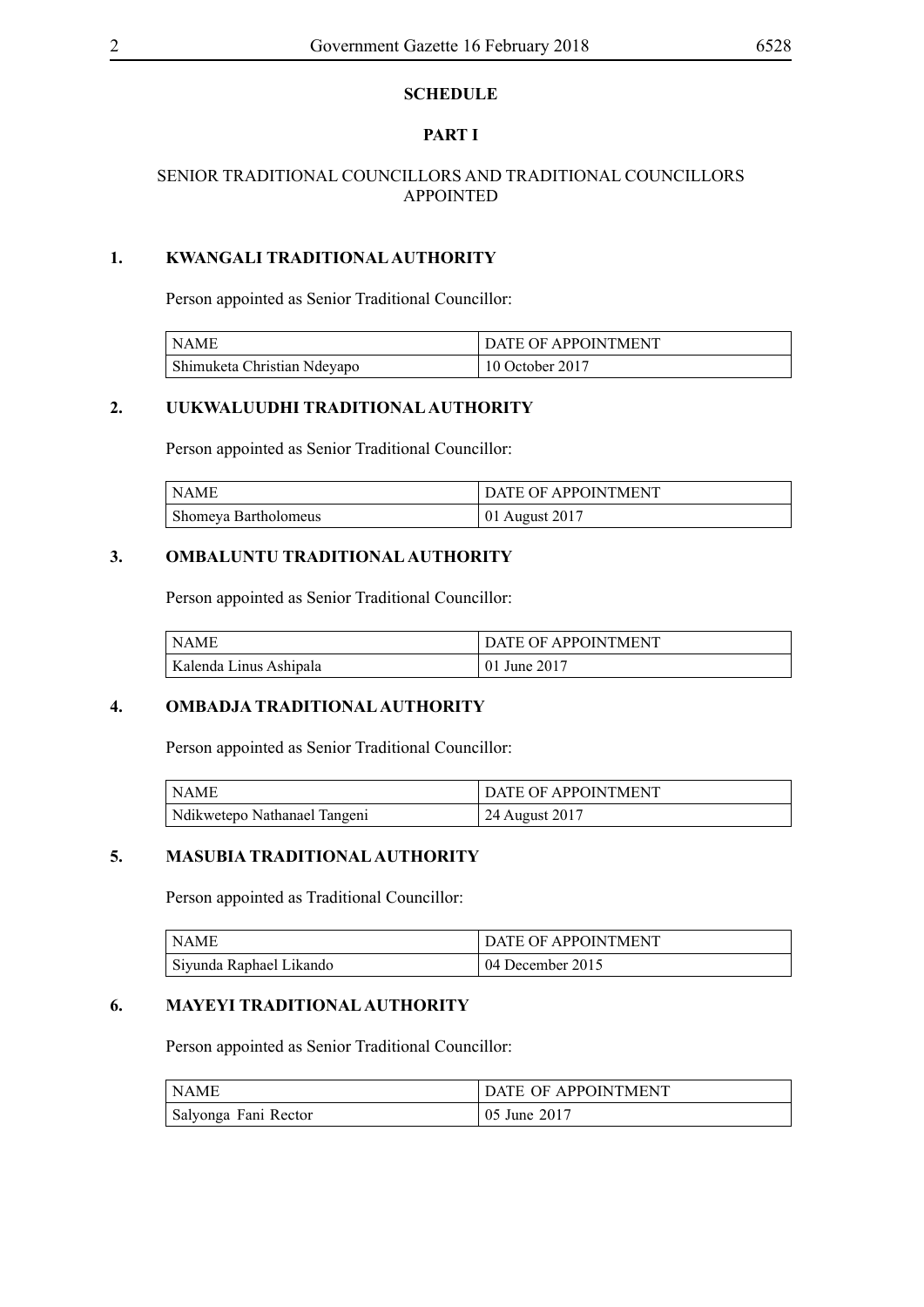Persons appointed as Traditional Councillors:

| <b>NAME</b>            | DATE OF APPOINTMENT           |
|------------------------|-------------------------------|
| Munanzi Joubert Bapazo | <sup>1</sup> 13 November 2017 |
| Nyama Masiku           | 30 October 2017               |

#### **7. MAHARERO ROYAL HOUSE TRADITIONAL AUTHORITY**

Persons appointed as Senior Traditional Councillors:

| <b>NAME</b>       | DATE OF APPOINTMENT |  |
|-------------------|---------------------|--|
| Ndjavera Erwin    | 01 October 2017     |  |
| Musupi Joseph     | 13 September 2017   |  |
| Uandia Joseph     | 13 September 2017   |  |
| Tjiuoro Seblon    | 13 September 2017   |  |
| Maharero Immanuel | 13 September 2017   |  |

Persons appointed as Traditional Councillors:

| <b>NAME</b>               | DATE OF APPOINTMENT |
|---------------------------|---------------------|
|                           |                     |
| Tjipetekera Vetjiua Issak | 13 September 2017   |
| Kandee Stephanus Kenakuta | 13 September 2017   |
| Hapera Gerson             | 13 September 2017   |
| Kangootui Nelson          | 13 September 2017   |
| Kamuhenune Alex           | 13 September 2017   |
| Tjiparuro Freyn Megil     | 13 September 2017   |
| Mujeve Bernard Kao        | 13 September 2017   |
| Ndjavera Dave Rukeeveni   | 13 September 2017   |
| Kangotue Edward           | 13 September 2017   |
| Kauesa Elvis Iuonga       | 13 September 2017   |
| Tuaire Stephanus          | 13 September 2017   |

### PART II

Government Notice No. 65 of 31 March 1998 is amended as follows:

(a) Paragraph 1 "KAVANGO TRADITIONAL AUTHORITY" is amended by the substitution in subparagraph 1.4 "KWANGALI TRADITIONAL AUTHORITY" for the name "Kandjimi Joseph Simbungu" and the date of appointment "24.03.2009" of the following name and date of appointment in Item B:

| NAME                        | <b>DATE OF APPOINTMENT</b> |
|-----------------------------|----------------------------|
| Shimuketa Christian Ndeyapo | 10 October 2017            |

- (b) Paragraph 2 "OVAMBO TRADITIONAL AUTHORITIES" is amended by the
	- (i) addition in subparagraph 2.2 "UUKWALUUDHI TRADITIONAL AUTHORITY" of the following name and date of appointment in Item B:

| l NAME               | DATE OF APPOINTMENT |
|----------------------|---------------------|
| Shomeya Bartholomeus | $101$ August 2017   |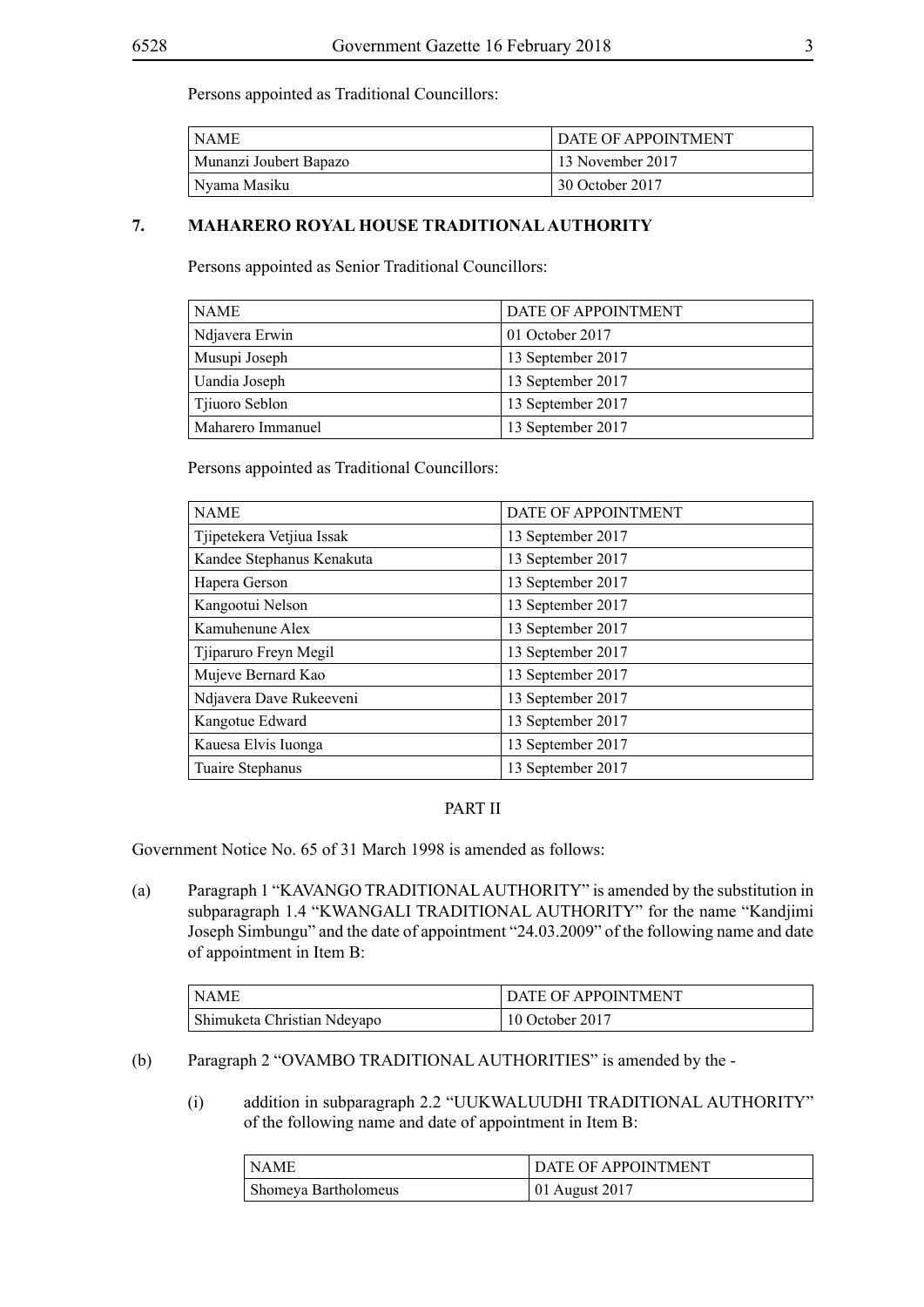(ii) addition in subparagraph 2.5 "OMBALANTU TRADITIONAL AUTHORITY" of the following name and date of appointment in Item B:

| $\overline{\phantom{a}}$ NAME | DATE OF APPOINTMENT |
|-------------------------------|---------------------|
| Kalenda Linus Ashipala        | 01 June 2017        |

(iii) substitution in subparagraph 2.8 "OMBADJA TRADITIONAL AUTHORITY" for the name "Thimoteus Katambula Nakapala" and the date of appointment "28.10.2001" of the following name in Item B:

| <b>NAME</b>                  | DATE OF APPOINTMENT |
|------------------------------|---------------------|
| Ndikwetepo Nathanael Tangeni | 24 August 2017      |

#### (c) Paragraph 3 "CAPRIVI TRADITIONAL AUTHORITIES" is amended by the-

(i) substitution in subparagraph 3.1 "MASUBIA TRADITIONAL AUTHORITY" for the name "Liswaniso Fredrick Lyomba" and the date of appointment "28.10.2005" of the following name and date of appointment in Item C:

| l NAME                  | <b>DATE OF APPOINTMENT</b> |
|-------------------------|----------------------------|
| Siyunda Raphael Likando | 04 December 2017           |

(ii) substitution in subparagraph 3.3 "MAYEYI TRADITIONAL AUTHORITY" for the name "Makumba Patrick Simalumba" and the date of appointment "01.03.2005" in Item B and "Mukwata Moreson Mbwee" and the date of appointment "01.08.2006" and "Lupito Mubu Elmont" and the date of appointment "23.02.2015" of the following names and dates of appointment in Item C:

| <b>B. SENIOR TRADITIONAL COUNCILLOR</b> |                            |
|-----------------------------------------|----------------------------|
| NAME                                    | <b>DATE OF APPOINTMENT</b> |
| Salyonga Fani Rector                    | 05 June 2017               |

| C. TRADITIONAL COUNCILLOR_ |                    |
|----------------------------|--------------------|
| Munanzi Joubert Bapazo     | $13$ November 2017 |
| Nyama Masiku               | 30 October 2017    |

- (d) Paragraph 4 "HERERO TRADITIONAL AUTHORITY" is amended in subparagraph 7.1 "MAHARERO ROYAL HOUSE TRADITIONAL AUTHORITY" by the -
	- (i) substitution for the name "Kuhanga Ulpanus" and the date of appointment "01.09.2001" of the following name and date and appointment in Item B:

| l NAME         | DATE OF APPOINTMENT |
|----------------|---------------------|
| Ndjavera Erwin | $101$ October 2017  |

(ii) addition of the following names and date of appointment in Item B:

| <b>NAME</b>       | DATE OF APPOINTMENT |
|-------------------|---------------------|
| Musupi Joseph     | 13 September 2017   |
| Uandia Joseph     | 13 September 2017   |
| Tjiuro Seblon     | 13 September 2017   |
| Maharero Immanuel | 13 September 2017   |